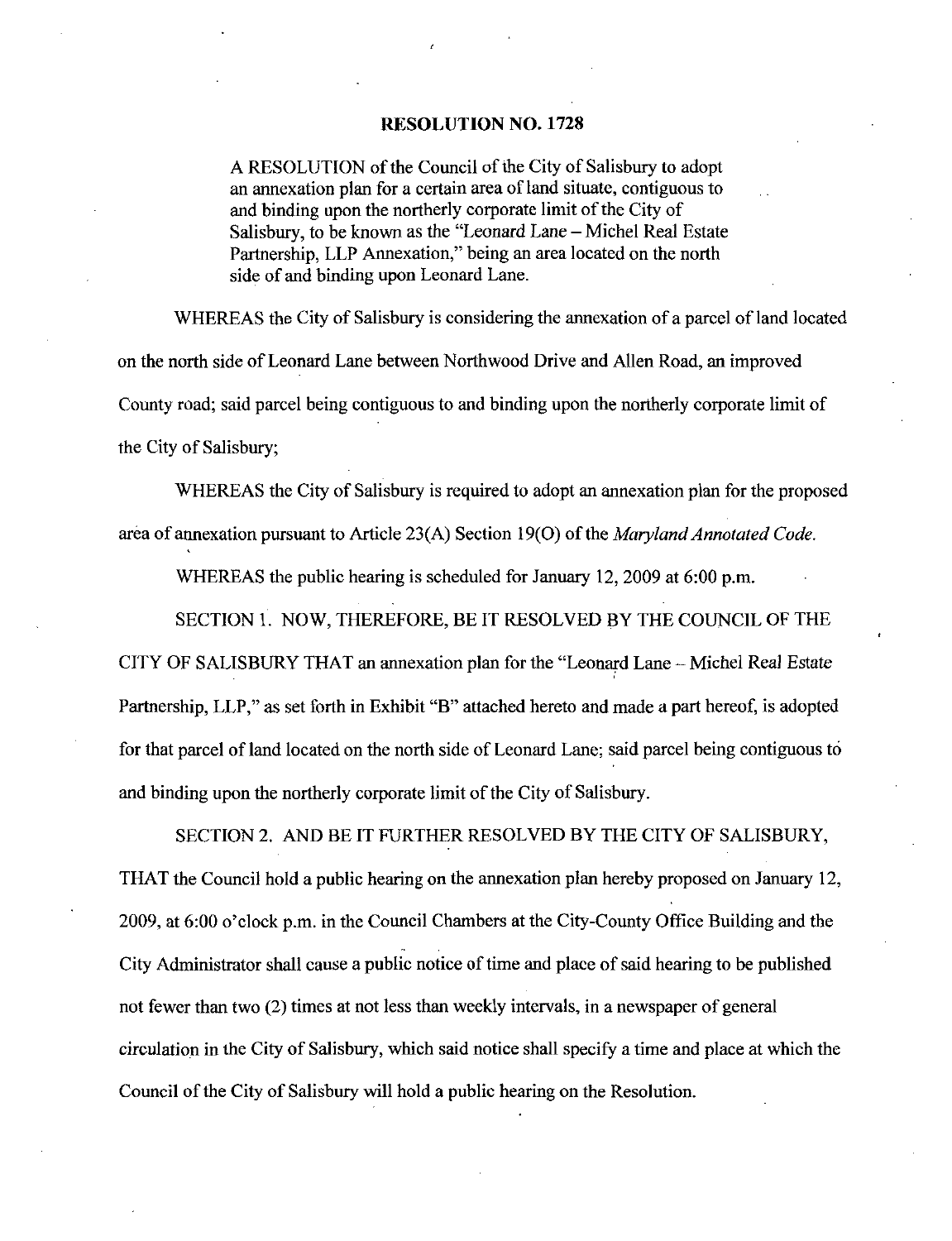The above Resolution was introduced and read and passed at the regular meeting of the Council of the City of Salisbury held on the  $8<sup>th</sup>$  day of December, 2008, having been duly published as required by law in the meantime a public hearing was held on January 12, 2009, and was finally passed by the Council at its regular meeting held on the  $26<sup>th</sup>$  day of January, 2009.

Brenda J. Colegrove City Clerk

**Louise** Council President

APPROVED BY ME this

anyary  $_{,2009}$ Barrie P. Tilghman,

Mayor of the City of Salisbury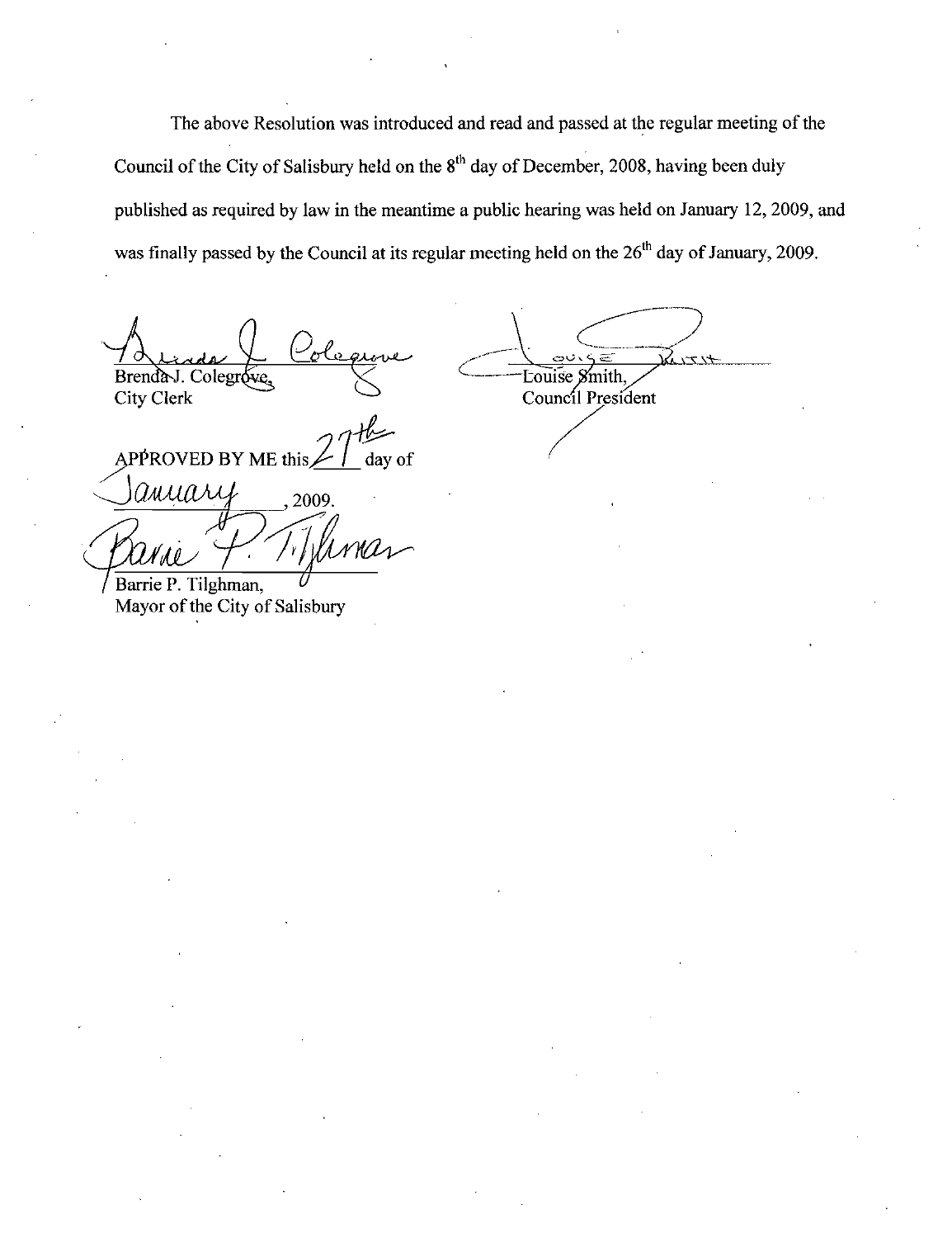# Exhibit"  $B$ "

### REPORT OF ANNEXATION PLAN

### for the

# LEONARD LANE - MICHEL REAL ESTATE PARTNERSHIP, LLP ANNEXATION

# TO THE CITY OF SALISBURY

### November 25, 2008

This Annexation Plan was prepazed pursuant to changes to State law governing municipal annexation and planning (House Bill  $1141$ <sup>T</sup>). This Annexation Plan and the annexation it addresses are consistent with the City of Salisbury's adopted comprehensive plan, the Metro Core This Annexation Plan was prepared pursuant to changes to State law governing municipal<br>annexation and planning (House Bill 1141)<sup>1</sup>. This Annexation Plan and the annexation it<br>addresses are consistent with the City of Sali Plan. The following are milestones in the public review and consideration of the Leonard Lane Annexation

- At a work session on September 2, 2008, the Salisbury City Council reviewed the annexation request and decided to proceed with development of an annexation resolution and negotiation of an annexation agreement.
- On November 20, 2008, the City of Salisbury / Wicomico County Planning Commission reviewed the proposed annexation and forwarded a favorable recommendation to the Salisbury City Council for Light Industrial zoning of the Property upon annexation.

<sup>1</sup> HB 1141, passed by the 2006 General Assembly and made into law, revised sections of Articles 66B and 23A of the Annotated Code of Maryland

 $\mathbf{1}$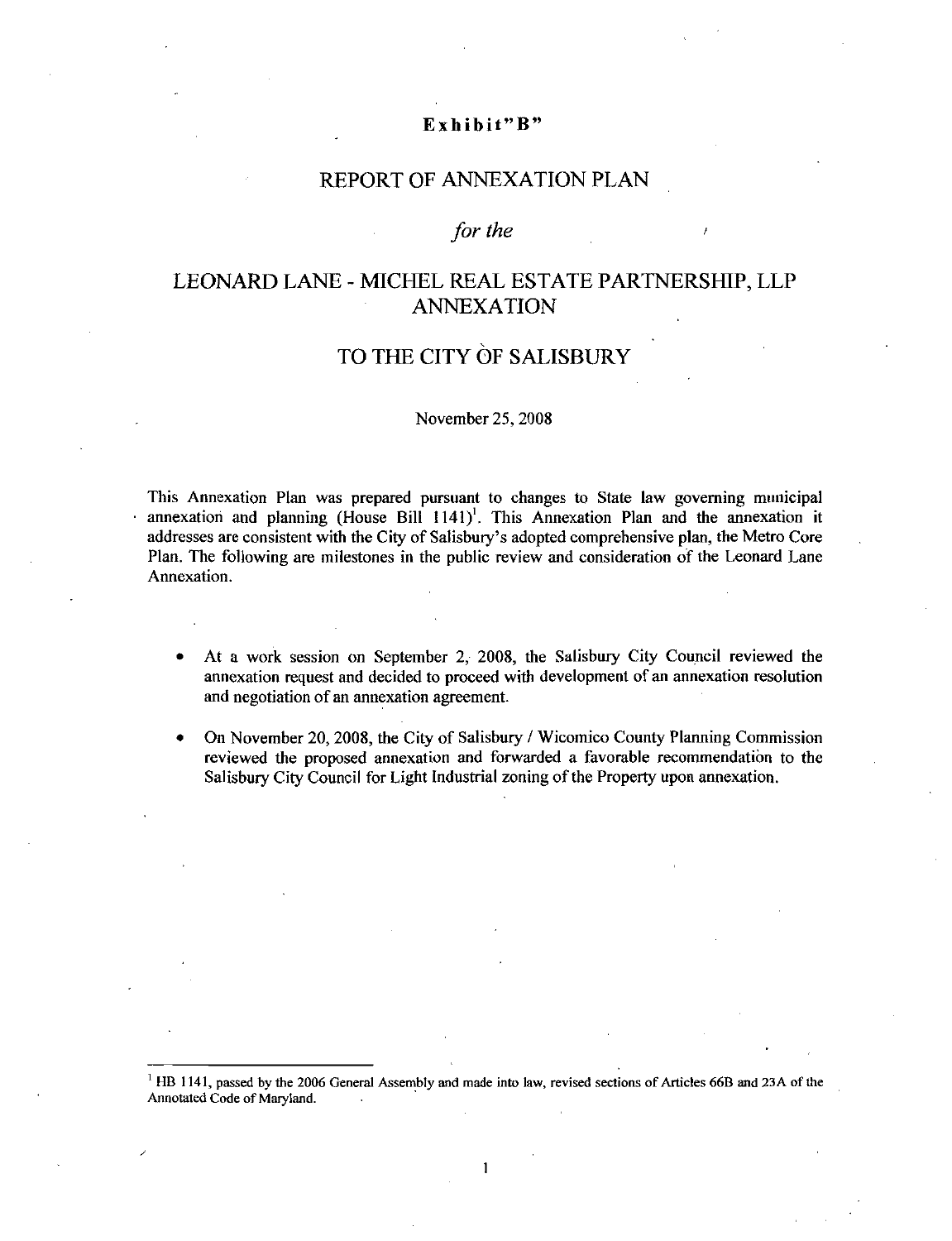### 10 GENERAL INFORMATION AND DESCRIPTION

1.1 Petitioners Michel Real Estate Partnership, LLP 247 Leonard Lane Salisbury, Maryland 21804

1.2 Location The Property is located as follows: the northerly side of Leonard Lane and southerly side of the U.S. Route 13 Bypass, between Northwood Drive and Allen Road. Tax Map  $#102$ , Parcel  $#32$ ; Grid  $#4$ . Michel Real Estate Partnership, LLP<br>247 Leonard Lane<br>Salisbury, Maryland 21804<br>The Property is located as follows: the northerly<br>side of Leonard Lane and southerly side of the<br>U.S. Route 13 Bypass, between Northwood<br>Drive

The entire area to be annexed includes the  $#32$ ; Grid  $#4$ .<br>The entire area to be annexed includes the<br>improved 40-foot right-of-way known as<br>Leonard Lane, which rights-of-way provides continuity with the existing municipal limits of Salisbury

Attachment A shows the entire area to be annexed

1.3 Property Description **Attachment A also shows the survey of the Property**. The Attachment A shows the entire area to be almexed.<br>
Attachment A also shows the survey of the Property. The<br>
Leonard Lane Annexation area contains 1.2817 +/- acres of land.<br>
The overall size of the entire Property is 2.29 a Leonard Lane Annexation area contains  $1.2817 + 1$ - acres of land.<br>The overall size of the entire Property is 2.29 acres, of which 003 acres is located in the corporate limits of the City of Salisbury. The Property is currently vacant.

1.4 Existing Zoning<br>
The zoning of properties in the County in the vicinity of the<br>
Property is shown on<br>
the City in the vicinity of the Property is shown on<br>
Attachment A-2. The portion of the Property located within<br>
Wi in the City in the vicinity of the Property is shown on Property is shown on Attachment A-1. The zoning of properties<br>in the City in the vicinity of the Property is shown on<br>Attachment A-2. The portion of the Property located within<br>Wisomias County is now ganged as Hours Indust area generally includes light industrial uses such as Green Spring Water Distributors, Hobart Equipment and United Landscaping. The area surrounding the Property to the north, east and south are in the City and zoned Light Industrial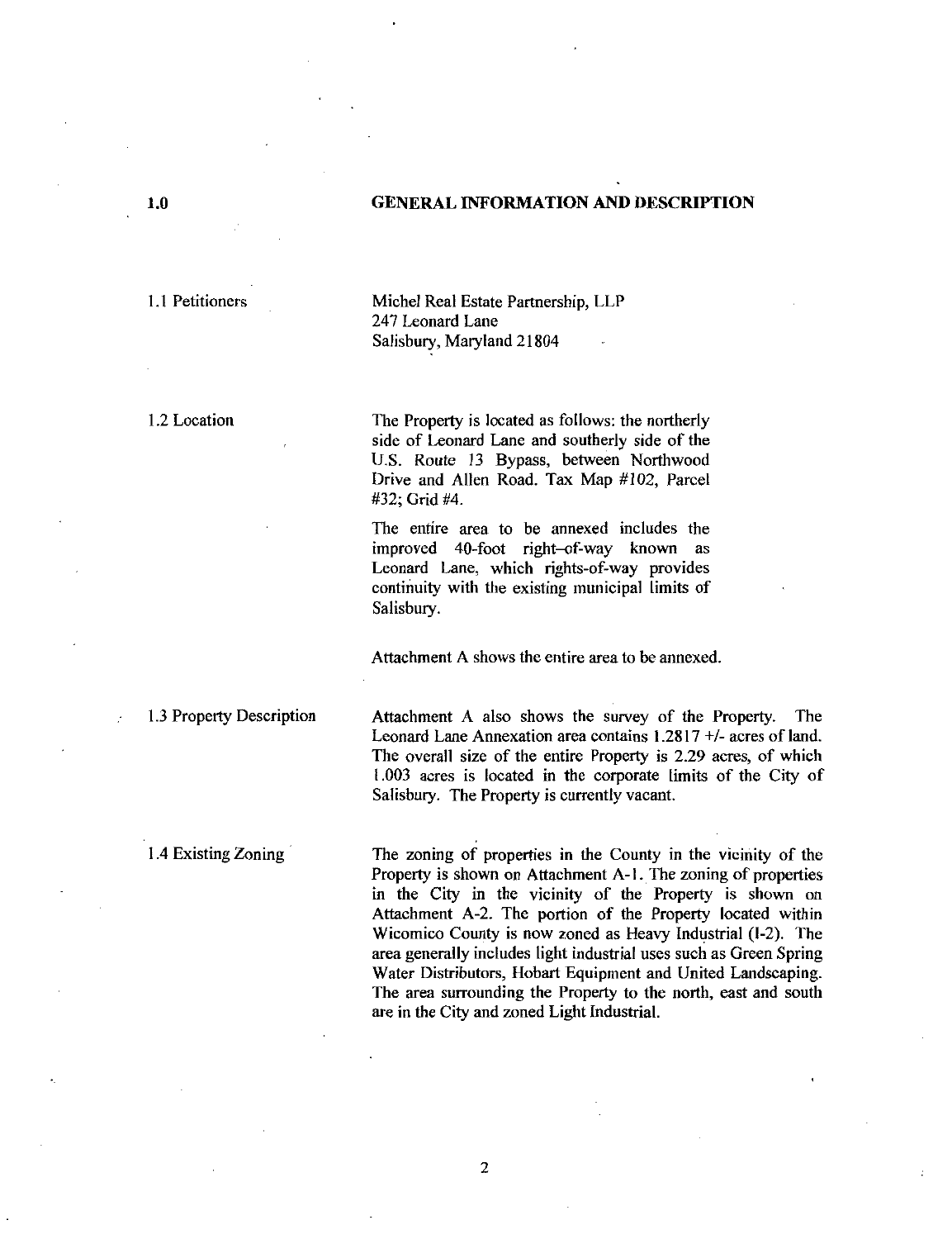2.1 Comprehensive Plan The City of Salisbury adopted its current Comprehensive Plan, the Metro Core Plan in 1997. The Plan designates a Metro Core boundary that extends beyond City limits and makes general recommendations for lands both within and outside of the municipal limits. Wicomico County has adopted the Metro Core boundary as part of its Comprehensive Plan. The Property is located within the Metro Core. The County's Land Use Plan boundary that extends beyond City limits and makes general<br>recommendations for lands both within and outside of the<br>municipal limits. Wicomico County has adopted the Metro Core<br>boundary as part of its Comprehensive Plan. T designates the Property for Metro Core use. The 1997 Metro Core designates the Property for Industrial use

designates the Property for Metro Core use. The 1997 Metro Core designates the Property for Industrial use.<br>The Metro Core Plan's goal as it pertains to annexations is as follows: "To encourage the orderly growth and expan City of Salisbury by annexing selected areas and by providing public services to newly developing areas without overburdening these facilities while continuing to maintain a high level of services to existing developments and residents of the City".

2.2 Proposed Zoning Upon annexation, the Property is proposed to be zoned as Light Industrial, which is consistent with the portion of the Property located within the City of Salisbury. The proposed zoning is consistent with the existing County zoning and land use plan.

23Proposed Land Use The Property serves as the parking lot for <sup>a</sup> wholesale parts distributor for a Heating, Ventilation and, Air Conditioning (HVAC) equipment and supplies. The Property is undeveloped. At this time, there are no proposed improvements to the Property. However, in the future the existing warehouse located on the adjacent lot may expand, but there is no immediate plan for an expansion

> The parties, upon City Council adoption of an annexation resolution, would execute the annexation agreement. Due to the size of the annexation and because the developed portion of the Property is currently located in the City of Salisbury corporate limits there is no concept development plan.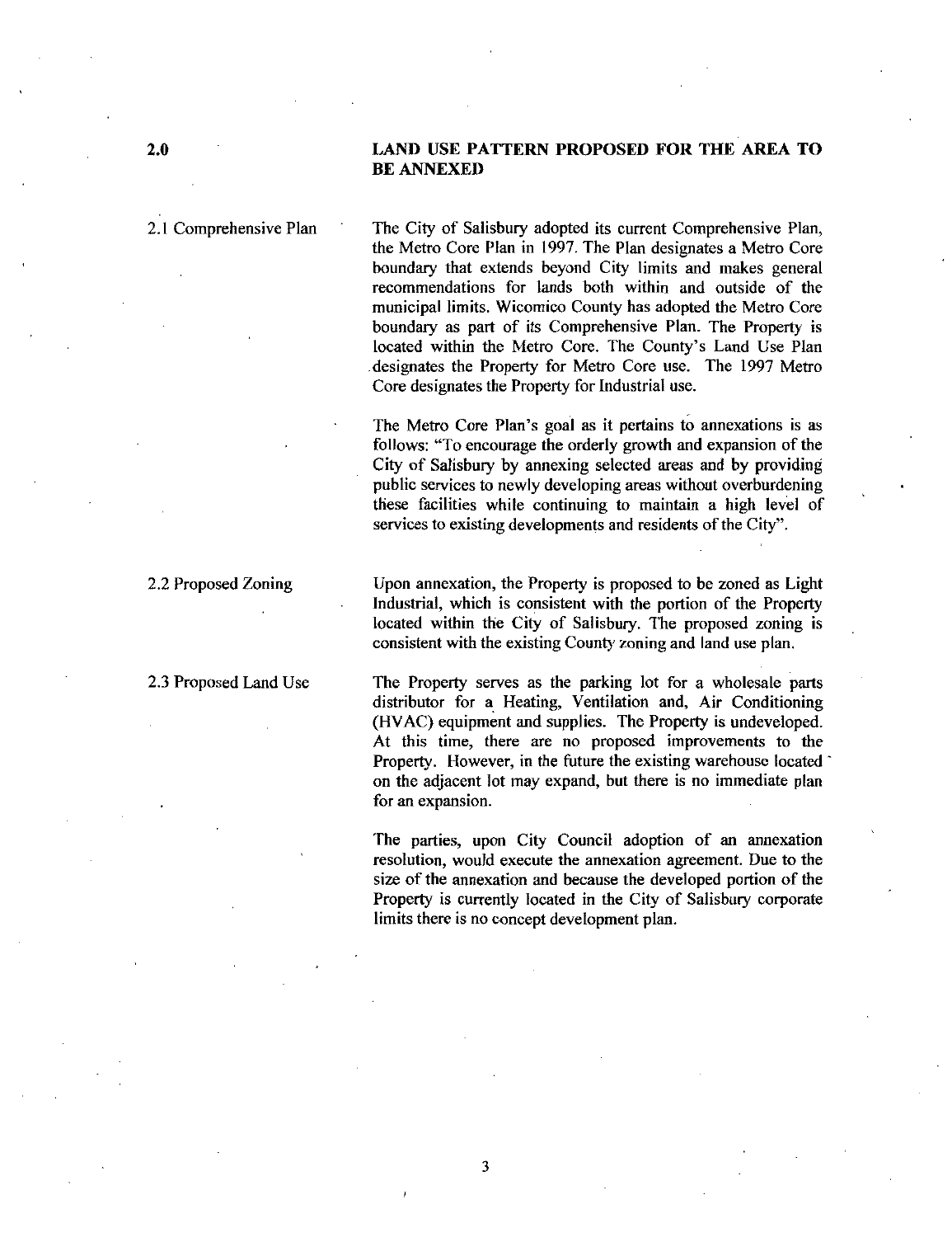### 30 THE PUBLIC FACILITIES AND SERVICES NEEDED BY THE DEVELOPMENT AND THE METHODS TO PROVIDE SUCH FACILITIES AND SERVICES TO THE ANNEXED PARCEL

31Roads One public road access point along Leonard Lane will be provided. The City Department of Public Works will require that the Developer provide standard curbs, gutters, One public road access point along Leonard Lane will be<br>provided. The City Department of Public Works will require<br>that the Developer provide standard curbs, gutters,<br>sidewalks, street trees and street lights along the Pro sidewalks, street trees and street lights along the Property's frontage with Leonard Lane. Installation of these improvements will be required as part of a Public Works Agreement

> Specific development related road impacts would be addressed during the City's development plan review of the project.

32Wastewater Treatment and Water Supply

3.5 Fire, E.M., and<br>Rescue Services

The City's water treatment system, which will serve the Property<br>has adequate capacity. has adequate capacity

The City's water treatment system, which will serve the Property<br>has adequate capacity.<br>The Developer's extension of public water and sewer mains at<br>sizes, locations, and depths, subject to City approval, will be<br>required. sizes, locations, and depths, subject to City approval, will be required. The existing City public water and sewer lines would be extended to the Property as well as the installation of a fire hydrant by the Developer at developer expense upon development/improvement of the Property.

3Schools Currently there are no plans to develop the site The Light Industrial zoning district does not permit residential development. Therefore, no impact to public schools is Therefore, no impact to public schools is anticipated

34Parks and Recreation Currently there aze no plans to develop the site The Light Industrial zoning district does not permit residential development. Therefore, no impacts to parks and recreational facilities are anticipated

> The Salisbury Fire Department provides fire suppression, technical rescue, special operations, and advanced life support (ALS-EMS) emergency medical treatment and transport services to residents and businesses of the Salisbury Fire District It would provide services to the Property

3.6 Police The City of Salisbury Police Department would provide services to the Property

4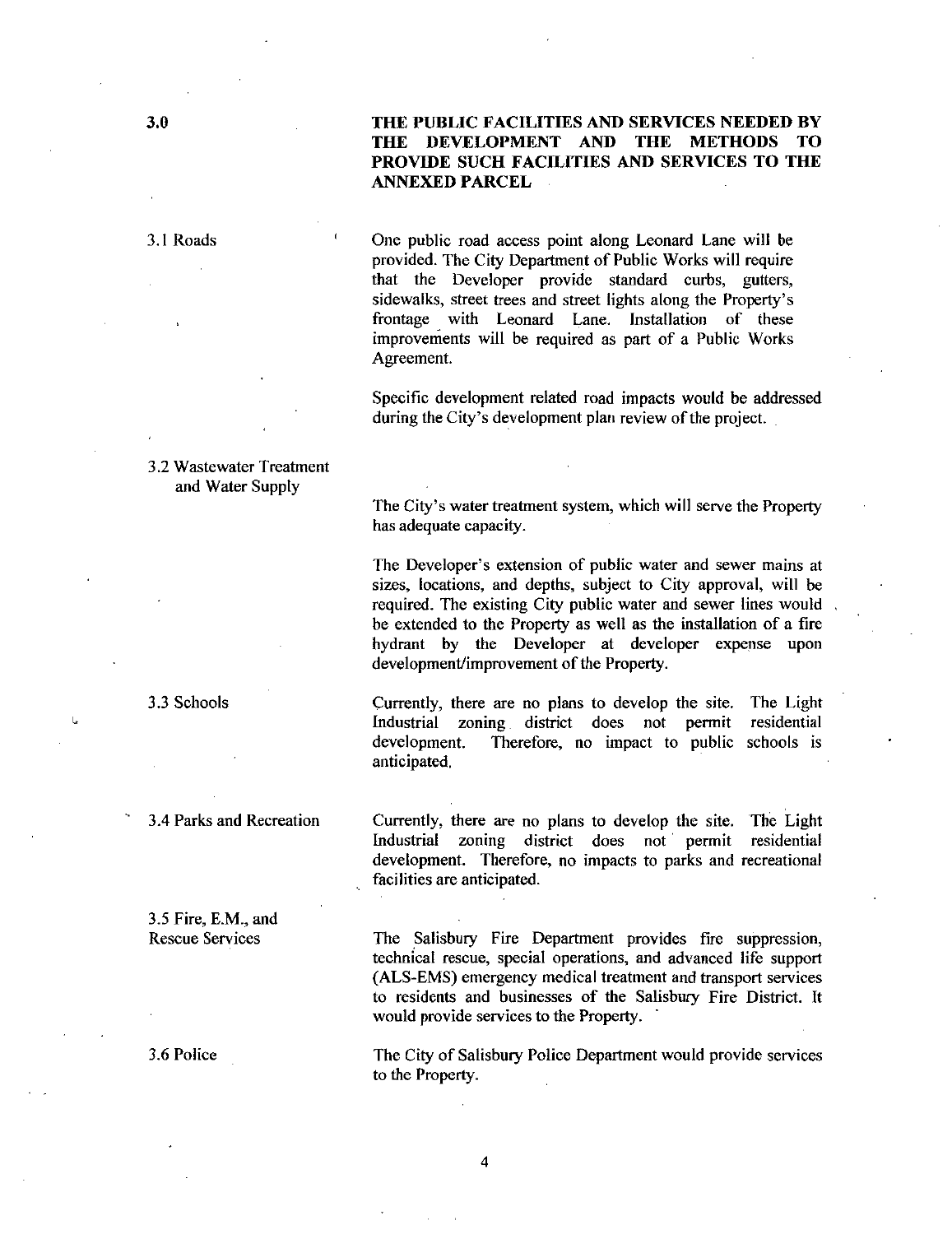37Stormwater Management Currently there are no plans to develop the site If the Developer should chose to develop the site a concept development plan will need to be submitted, which identifies the location of the proposed stormwater facilities on the site Detailed plans and calculations will be required for review and approval by the Salisbury Public Works Department. The Developer will be required to design and construct all offsite storm drainage facilities required by development of the site and pipe sizes may be required to be oversized by SPW to accommodate future developments

### 40 HOW DEVELOPMENT OF THE ANNEXED PARCEL WOULD RELATE TO EXISTING/PLANNED LAND USE DEVELOPMENT, STREETS, PUBLIC FACILITIES AND SERVICES, OPEN SPACES AND NATURAL AREAS.

The annexation and proposed development of the Property integrates well with the surrounding land use pattern along Leonard Lane and Northwood Drive. The area is presently home to general commercial activities There are no sensitive environmental resources on or immediately adjacent to the site.

List of Attachments

A: Annexation Survey.

Showing the area to be annexed to the City of Salisbury and Annexation Survey.<br>Showing the area to be annexed to the City of Salisbury and<br>the Property's survey boundaries. This exhibit is part of the<br>annexation agreement attendant to the Property. annexation agreement attendant to the Properly A: Annexation Survey.<br>
Showing the area to be anne<br>
the Property's survey bounds<br>
annexation agreement attenda<br>
A-1: Annexation - County Zoning.<br>
Showing the zoning of proper

Showing the zoning of properties located beyond the corporate limits of Salisbury in Wicomico County in the vicinity of the Property

A-2: Annexation - City Zoning.

Showing the zoning of properties located in the City of Salisbury in the vicinity of the Property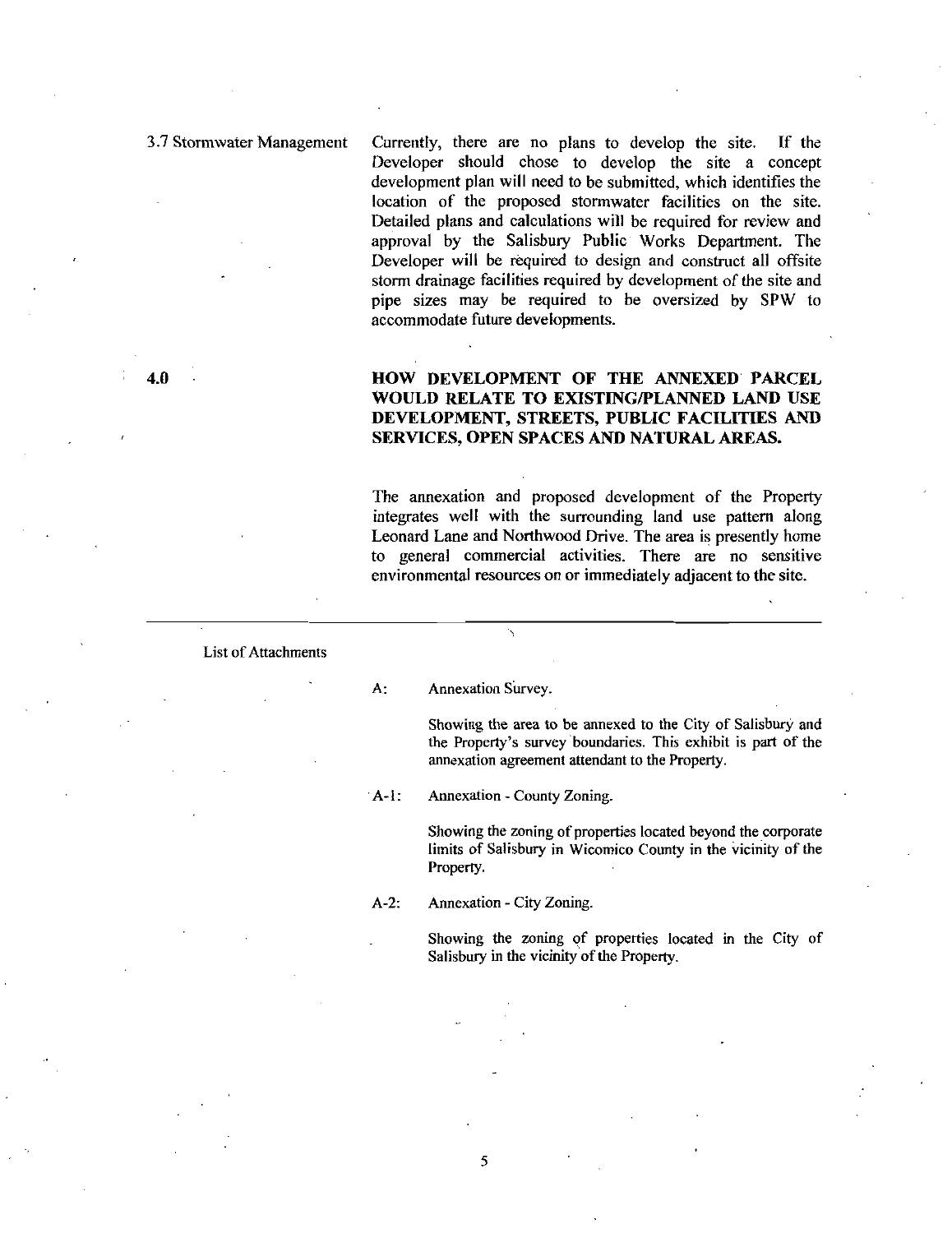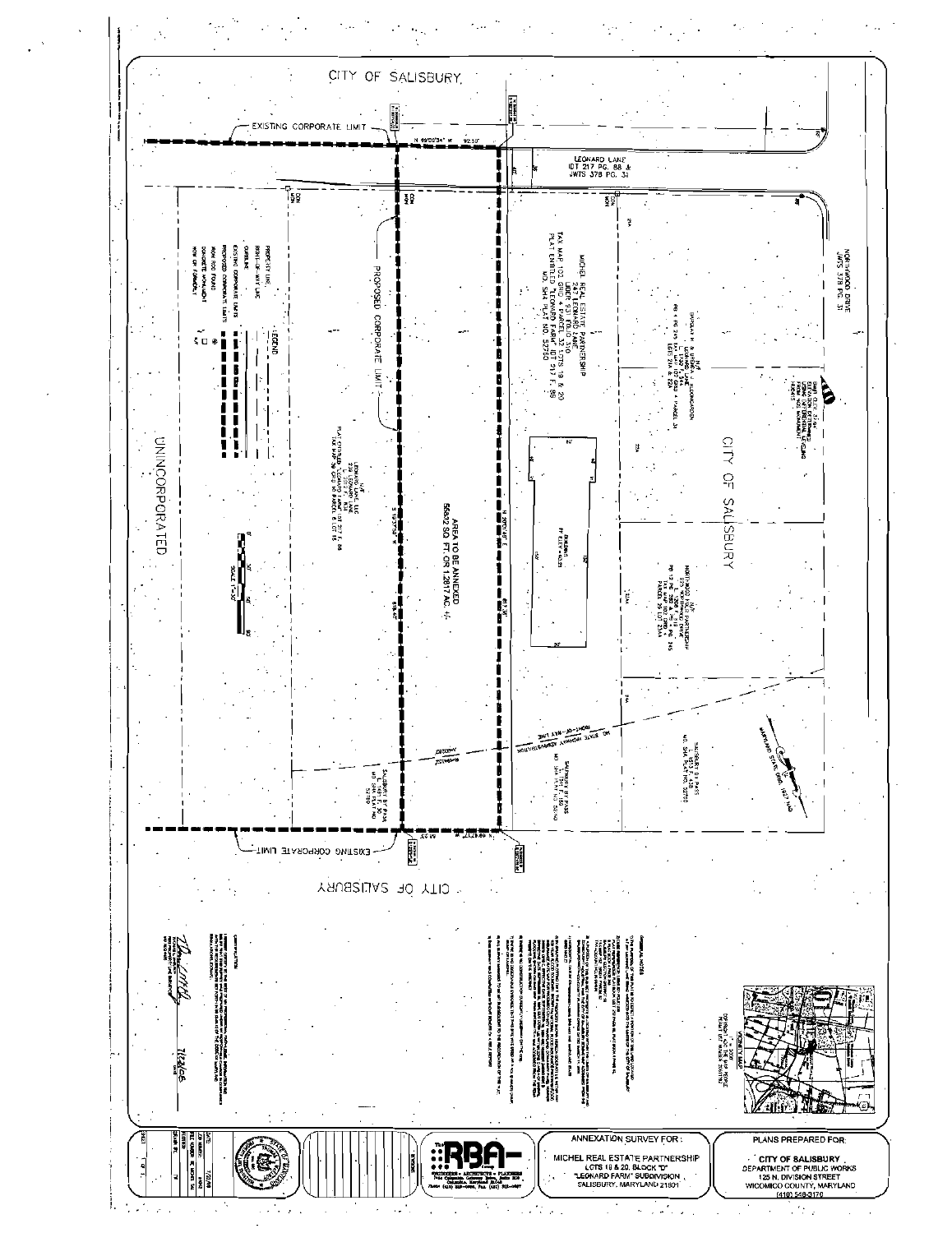# WICOMICO COUNTY